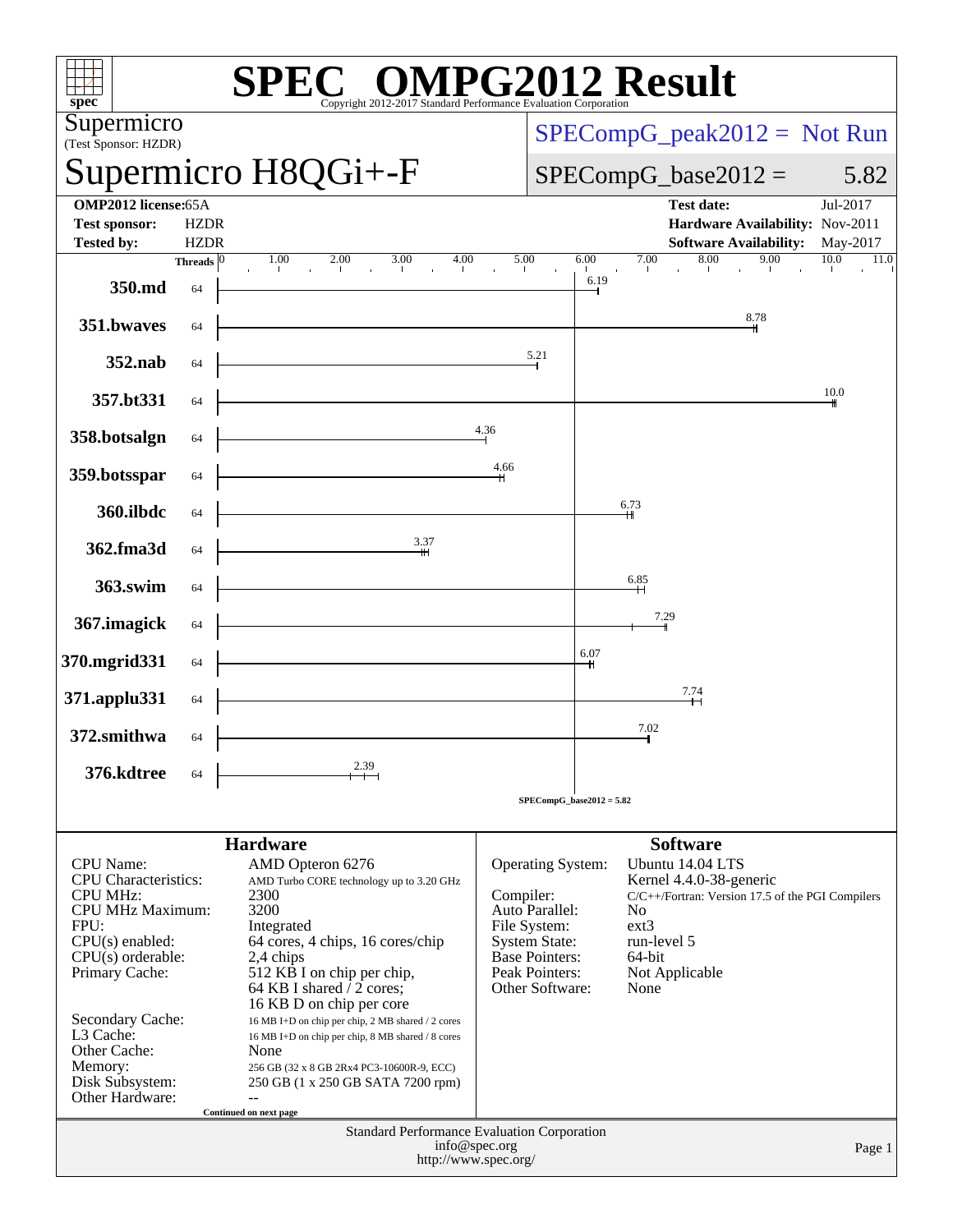

# **[SPEC OMPG2012 Result](http://www.spec.org/auto/omp2012/Docs/result-fields.html#SPECOMPG2012Result)**

(Test Sponsor: HZDR) Supermicro

# Supermicro H8QGi+-F

[SPECompG\\_peak2012 =](http://www.spec.org/auto/omp2012/Docs/result-fields.html#SPECompGpeak2012) Not Run

### $SPECompG_base2012 = 5.82$  $SPECompG_base2012 = 5.82$

**[Test sponsor:](http://www.spec.org/auto/omp2012/Docs/result-fields.html#Testsponsor)** HZDR **[Hardware Availability:](http://www.spec.org/auto/omp2012/Docs/result-fields.html#HardwareAvailability)** Nov-2011 [Base Threads Run:](http://www.spec.org/auto/omp2012/Docs/result-fields.html#BaseThreadsRun) 64

[Minimum Peak Threads:](http://www.spec.org/auto/omp2012/Docs/result-fields.html#MinimumPeakThreads) --[Maximum Peak Threads:](http://www.spec.org/auto/omp2012/Docs/result-fields.html#MaximumPeakThreads) --

**[OMP2012 license:](http://www.spec.org/auto/omp2012/Docs/result-fields.html#OMP2012license)**65A **[Test date:](http://www.spec.org/auto/omp2012/Docs/result-fields.html#Testdate)** Jul-2017

**[Tested by:](http://www.spec.org/auto/omp2012/Docs/result-fields.html#Testedby)** HZDR **[Software Availability:](http://www.spec.org/auto/omp2012/Docs/result-fields.html#SoftwareAvailability)** May-2017

| <b>Results Table</b>                                                                                                                                                                                                                                 |              |                                |       |             |       |                |       |             |                        |              |                                                                                                                                               |              |                |              |
|------------------------------------------------------------------------------------------------------------------------------------------------------------------------------------------------------------------------------------------------------|--------------|--------------------------------|-------|-------------|-------|----------------|-------|-------------|------------------------|--------------|-----------------------------------------------------------------------------------------------------------------------------------------------|--------------|----------------|--------------|
|                                                                                                                                                                                                                                                      |              |                                |       | <b>Base</b> |       |                |       | <b>Peak</b> |                        |              |                                                                                                                                               |              |                |              |
| <b>Benchmark</b>                                                                                                                                                                                                                                     |              | <b>Threads Seconds</b>         | Ratio | Seconds     | Ratio | <b>Seconds</b> | Ratio |             | <b>Threads</b> Seconds | <b>Ratio</b> | <b>Seconds</b>                                                                                                                                | <b>Ratio</b> | <b>Seconds</b> | <b>Ratio</b> |
| 350.md                                                                                                                                                                                                                                               | 64           | 748                            | 6.19  | 748         | 6.19  | 746            | 6.21  |             |                        |              |                                                                                                                                               |              |                |              |
| 351.bwaves                                                                                                                                                                                                                                           | 64           | 516                            | 8.78  | 519         | 8.73  | 516            | 8.78  |             |                        |              |                                                                                                                                               |              |                |              |
| 352.nab                                                                                                                                                                                                                                              | 64           | 748                            | 5.20  | 747         | 5.21  | 747            | 5.21  |             |                        |              |                                                                                                                                               |              |                |              |
| 357.bt331                                                                                                                                                                                                                                            | 64           | 473                            | 10.0  | 471         | 10.1  | 472            | 10.0  |             |                        |              |                                                                                                                                               |              |                |              |
| 358.botsalgn                                                                                                                                                                                                                                         | 64           | 997                            | 4.36  | 997         | 4.36  | 997            | 4.36  |             |                        |              |                                                                                                                                               |              |                |              |
| 359.botsspar                                                                                                                                                                                                                                         | 64           | 1126                           | 4.66  | 1125        | 4.67  | 1143           | 4.59  |             |                        |              |                                                                                                                                               |              |                |              |
| 360.ilbdc                                                                                                                                                                                                                                            | 64           | 533                            | 6.68  | 527         | 6.76  | 529            | 6.73  |             |                        |              |                                                                                                                                               |              |                |              |
| 362.fma3d                                                                                                                                                                                                                                            | 64           | 1107                           | 3.43  | 1142        | 3.33  | 1129           | 3.37  |             |                        |              |                                                                                                                                               |              |                |              |
| 363.swim                                                                                                                                                                                                                                             | 64           | 662                            | 6.85  | 652         | 6.95  | 661            | 6.85  |             |                        |              |                                                                                                                                               |              |                |              |
| 367.imagick                                                                                                                                                                                                                                          | 64           | 961                            | 7.31  | 965         | 7.29  | 1042           | 6.75  |             |                        |              |                                                                                                                                               |              |                |              |
| 370.mgrid331                                                                                                                                                                                                                                         | 64           | 731                            | 6.05  | 728         | 6.07  | 722            | 6.13  |             |                        |              |                                                                                                                                               |              |                |              |
| 371.applu331                                                                                                                                                                                                                                         | 64           | 769                            | 7.88  | 783         | 7.74  | 784            | 7.73  |             |                        |              |                                                                                                                                               |              |                |              |
| 372.smithwa                                                                                                                                                                                                                                          | 64           | 763                            | 7.02  | 762         | 7.03  | 764            | 7.01  |             |                        |              |                                                                                                                                               |              |                |              |
| 376.kdtree                                                                                                                                                                                                                                           | 64           | 2086                           | 2.16  | 1719        | 2.62  | 1885           | 2.39  |             |                        |              |                                                                                                                                               |              |                |              |
| Results appear in the order in which they were run. Bold underlined text indicates a median measurement.                                                                                                                                             |              |                                |       |             |       |                |       |             |                        |              |                                                                                                                                               |              |                |              |
| <b>Platform Notes</b><br>Sysinfo program /tmp/spec/1.1/Docs/sysinfo<br>Revision 563 of 2016-06-10 (097295389cf6073d8c3b03fa376740a5)<br>running on laser086 Wed Jul 5 11:59:45 2017<br>This section contains SUT (System Under Test) info as seen by |              |                                |       |             |       |                |       |             |                        |              |                                                                                                                                               |              |                |              |
| some common utilities. To remove or add to this section, see:<br>http://www.spec.org/omp2012/Docs/config.html#sysinfo<br>From /proc/cpuinfo<br>model name: AMD Opteron(TM) Processor 6276<br>4 "physical id"s (chips)<br>64 "processors"             |              |                                |       |             |       |                |       |             |                        |              |                                                                                                                                               |              |                |              |
|                                                                                                                                                                                                                                                      | $caution.$ ) | cpu cores : 8<br>siblings : 16 |       |             |       |                |       |             |                        |              | cores, siblings (Caution: counting these is hw and system dependent.<br>following excerpts from /proc/cpuinfo might not be reliable. Use with |              | The            |              |

#### physical 3: cores 0 1 2 3 4 5 6 7 Continued on next page

 physical 0: cores 0 1 2 3 4 5 6 7 physical 1: cores 0 1 2 3 4 5 6 7 physical 2: cores 0 1 2 3 4 5 6 7

> Standard Performance Evaluation Corporation [info@spec.org](mailto:info@spec.org) <http://www.spec.org/>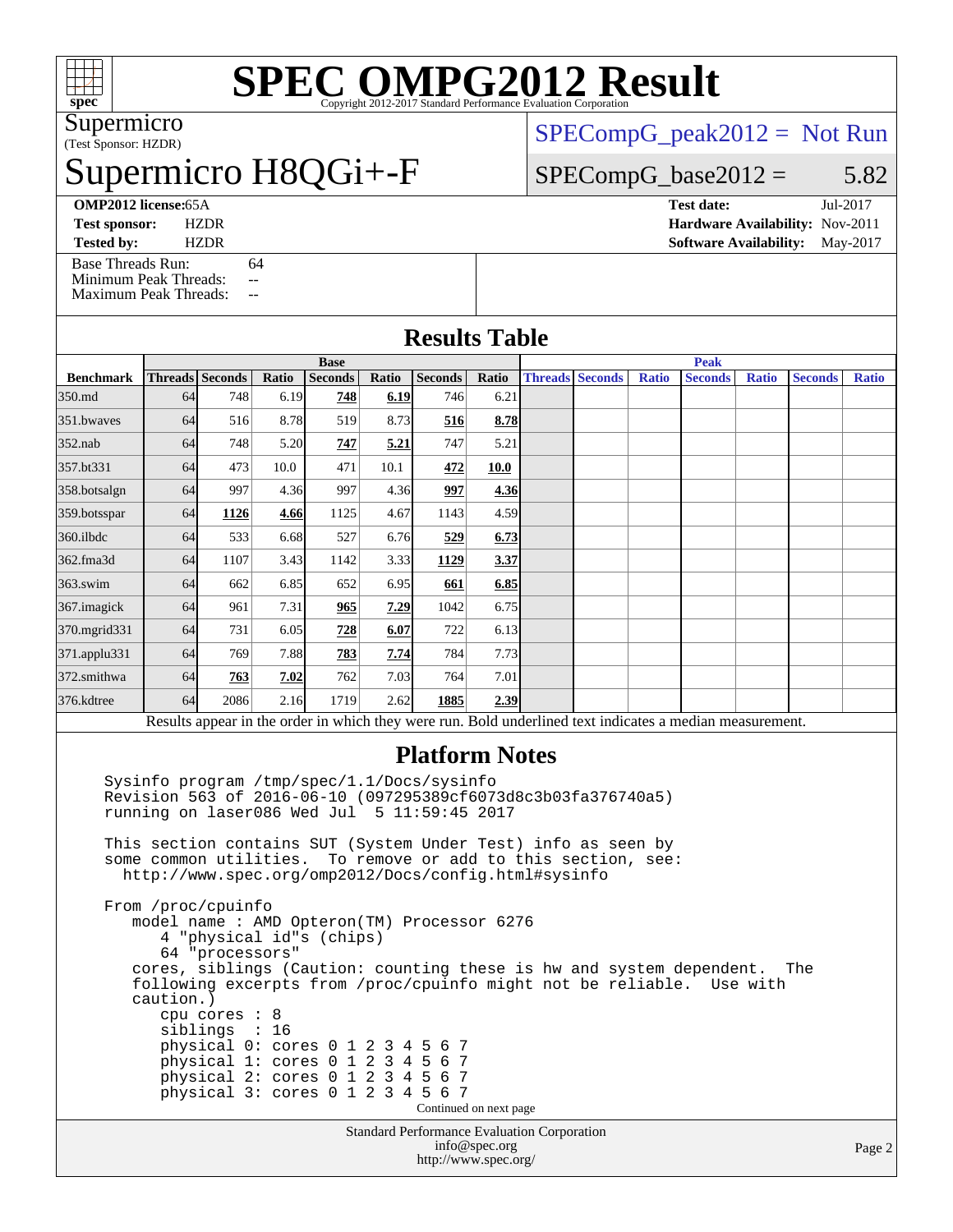

### **[SPEC OMPG2012 Result](http://www.spec.org/auto/omp2012/Docs/result-fields.html#SPECOMPG2012Result)** Copyright 2012-2017 Standard Performance Evaluation Corporation

(Test Sponsor: HZDR) Supermicro

permicro H8QGi+-F

 $SPECompG_peak2012 = Not Run$  $SPECompG_peak2012 = Not Run$ 

 $SPECompG_base2012 = 5.82$  $SPECompG_base2012 = 5.82$ 

**[OMP2012 license:](http://www.spec.org/auto/omp2012/Docs/result-fields.html#OMP2012license)**65A **[Test date:](http://www.spec.org/auto/omp2012/Docs/result-fields.html#Testdate)** Jul-2017 **[Test sponsor:](http://www.spec.org/auto/omp2012/Docs/result-fields.html#Testsponsor)** HZDR **[Hardware Availability:](http://www.spec.org/auto/omp2012/Docs/result-fields.html#HardwareAvailability)** Nov-2011 **[Tested by:](http://www.spec.org/auto/omp2012/Docs/result-fields.html#Testedby)** HZDR **[Software Availability:](http://www.spec.org/auto/omp2012/Docs/result-fields.html#SoftwareAvailability)** May-2017

#### **[Platform Notes \(Continued\)](http://www.spec.org/auto/omp2012/Docs/result-fields.html#PlatformNotes)**

cache size : 2048 KB

 From /proc/meminfo MemTotal: 264017344 kB HugePages\_Total: 0<br>Hugepagesize: 2048 kB Hugepagesize:

 /usr/bin/lsb\_release -d Ubuntu 14.04.5 LTS

From /etc/\*release\* /etc/\*version\*

 debian\_version: jessie/sid os-release:

 NAME="Ubuntu" VERSION="14.04.5 LTS, Trusty Tahr" ID=ubuntu ID\_LIKE=debian PRETTY\_NAME="Ubuntu 14.04.5 LTS" VERSION\_ID="14.04" HOME\_URL="<http://www.ubuntu.com/">

 rh-release: Red Hat Enterprise Linux Server release 7.2 (Maipo) uname -a: Linux laser086 4.4.0-38-generic #57~14.04.1-Ubuntu SMP Tue Sep 6 17:20:43 UTC

2016 x86\_64 x86\_64 x86\_64 GNU/Linux

run-level 5 Jan 5 07:52

SPEC is set to: /tmp/spec/1.1<br>Filesystem Type Size Filesystem Type Size Used Avail Use% Mounted on<br>/dev/sdal ext3 37G 8.4G 27G 24% / 37G 8.4G

SUPPORT\_URL="<http://help.ubuntu.com/">

Cannot run dmidecode; consider saying 'chmod +s /usr/sbin/dmidecode'

(End of data from sysinfo program)

### **[General Notes](http://www.spec.org/auto/omp2012/Docs/result-fields.html#GeneralNotes)**

 Environment: OMP\_NESTED=FALSE OMP\_DYNAMIC=FALSE MP\_BIND=YES MPSTKZ=64M OMP\_STACKSIZE=64M